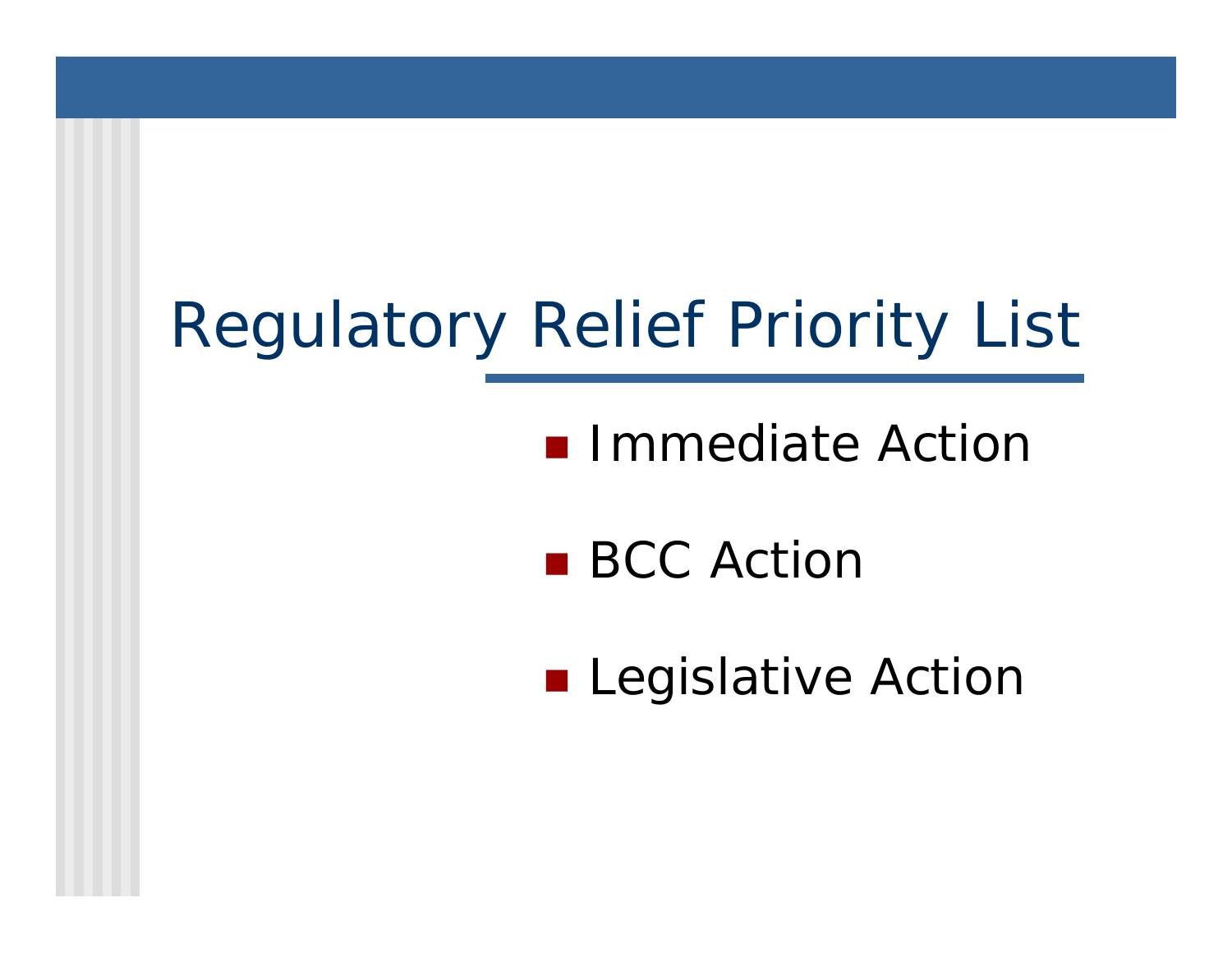Immediate actions are actions that can be instantly implemented by changing policy.

- Reduce DRS review cycle from 30 days to 15 elapsed days consider DRC process
- **Eliminate DRS re-submittal fee**
- ! Adopt developer friendly atmosphere – mimic Orange County model
- **Eliminate holding DRS approval subject to other agency approvals**
- **.** Stop sending minor code enforcement violations to court
- Streamline platting Process
- ! Refine Concurrency Buy-Out Table – counter 50% developable mentality
- Convert the "crawl-thru" review process to a 1-hour "walk-thru" process for minor projects
- **.** Eliminate Driveway and Utility Licenses for county projects
- !Review need to distribute 20 copies of plans for site plan review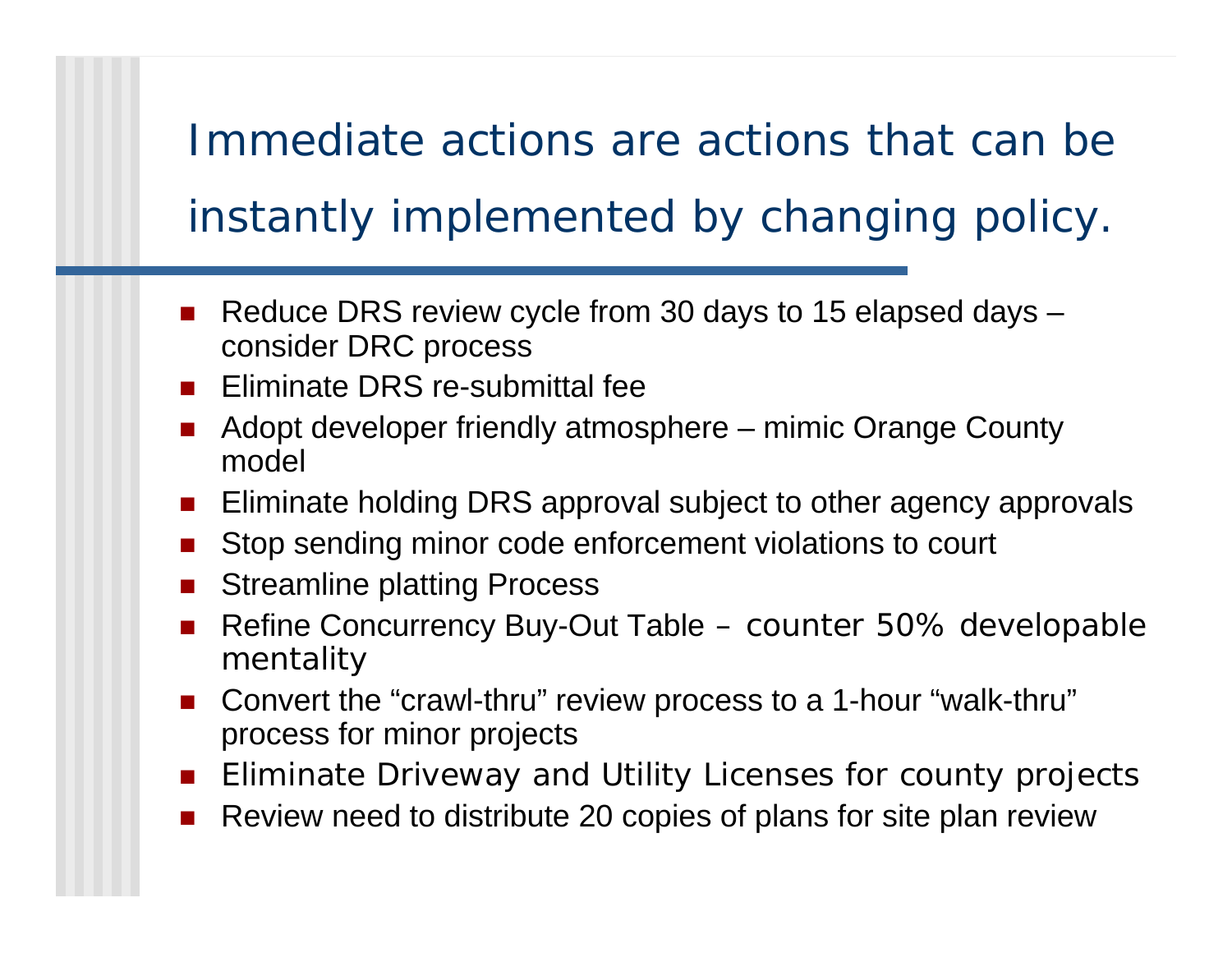## Short term actions that will require BCC consideration

- Revisit NPDES delegation of federal storm water responsibility as unnecessary unfunded mandate
- **. Adopt SWFWMD drainage rules** 
	- 1. Eliminate separate county drainage review
	- 2. Exemptions for small increases in impervious areas
	- 3. Incentives for shared/regional retention
- Sunset the Pinellas County Water and Navigation Authority or assume SWFWMD delegation
- Local Building Code amendment to include International Building Code
- **.** Create Redevelopment Overlay District w/ incentives, relief
- Encourage Development Agreements
- **.**  Eliminate Tree replacement ratios for redevelopment – adopt BMP strategy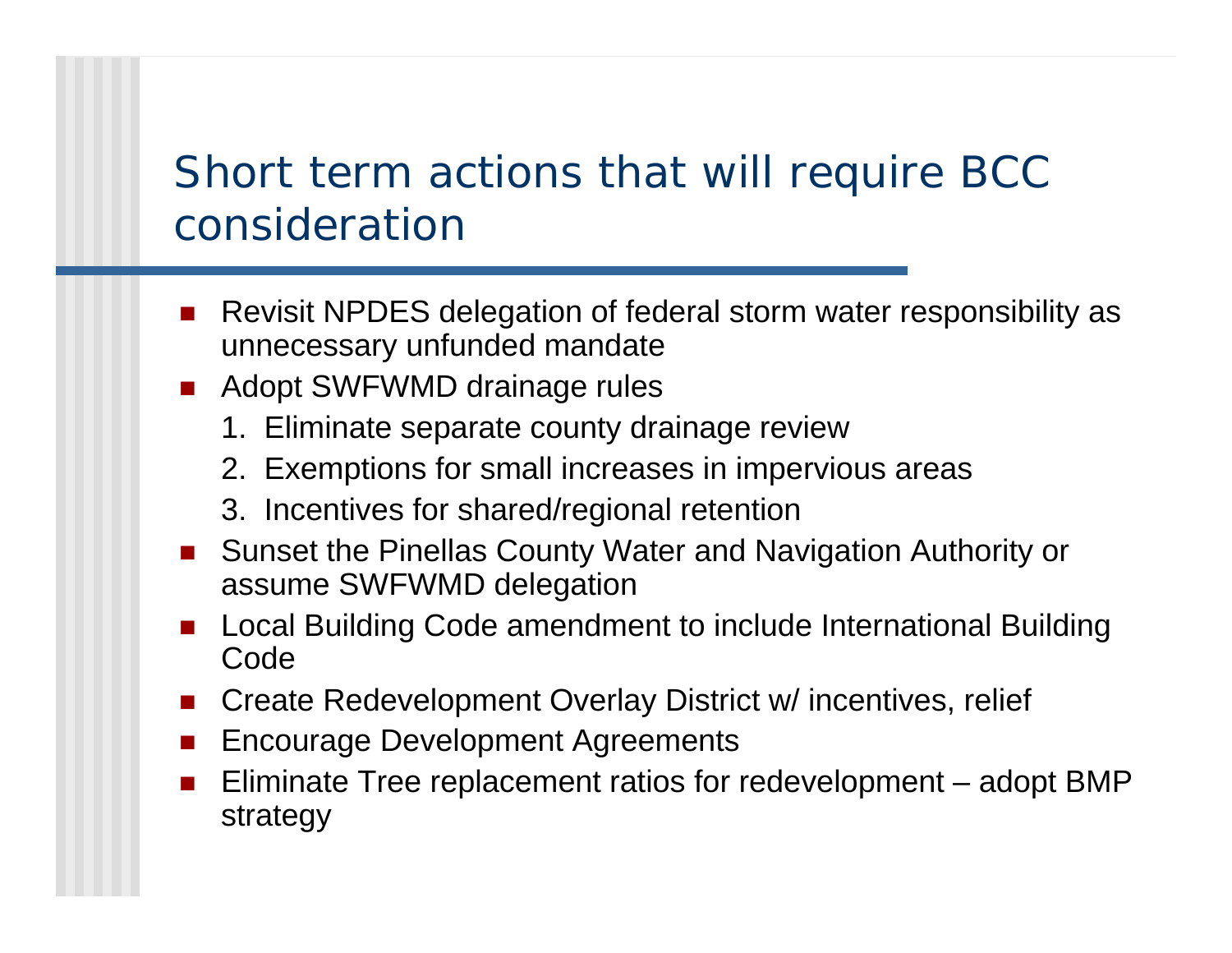#### Short term actions - continued

- !Eliminate upland buffer requirement for redevelopment projects
- Eliminate 50 ft setback from jurisdictional wetlands
- ! Change Excavation Limit from 250 cy to 1000 cy for Board of Adjustment
- $\blacksquare$  Relax sign ordinance
- Develop Countywide Tree Bank
- !Tax Abatement Incentives
- ! Revise and relax parking requirements to encourage redevelopment, include shared parking, structured parking, onstreet parking, reduced parking requirements, public transit stops, etc.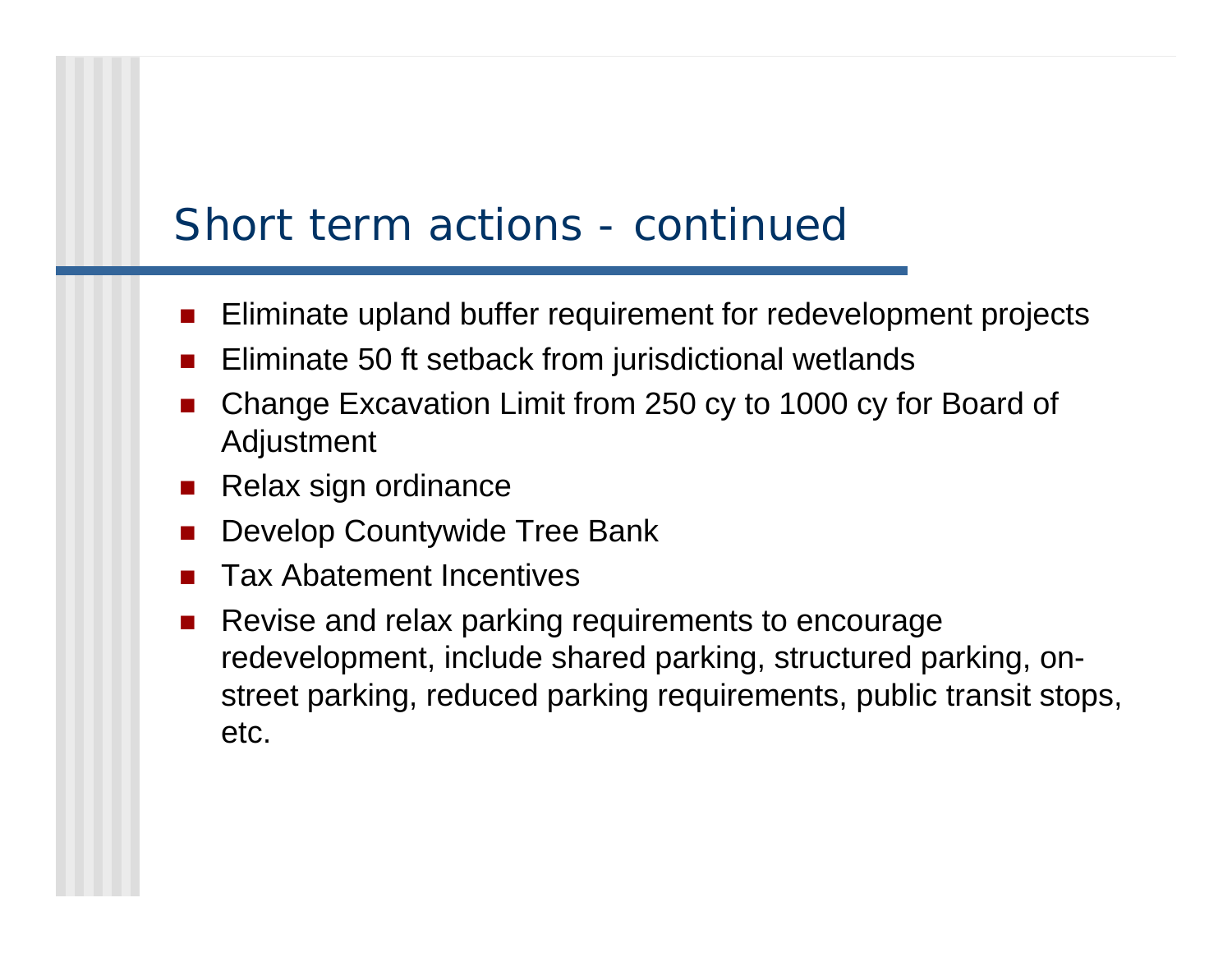#### Short term actions - continued

- !Promote Mixed Use Development
- Use less "Euclidean type zoning where the use restrictions are very structured and hierarchical, but rather more varied districts with a wider range of allowable uses
- ! Integrate redevelopment planning with transportation planning and better public transit
- Use transportation concurrency exception areas, and reinstitute "no fee zones" for transportation impact fees in redevelopment areas